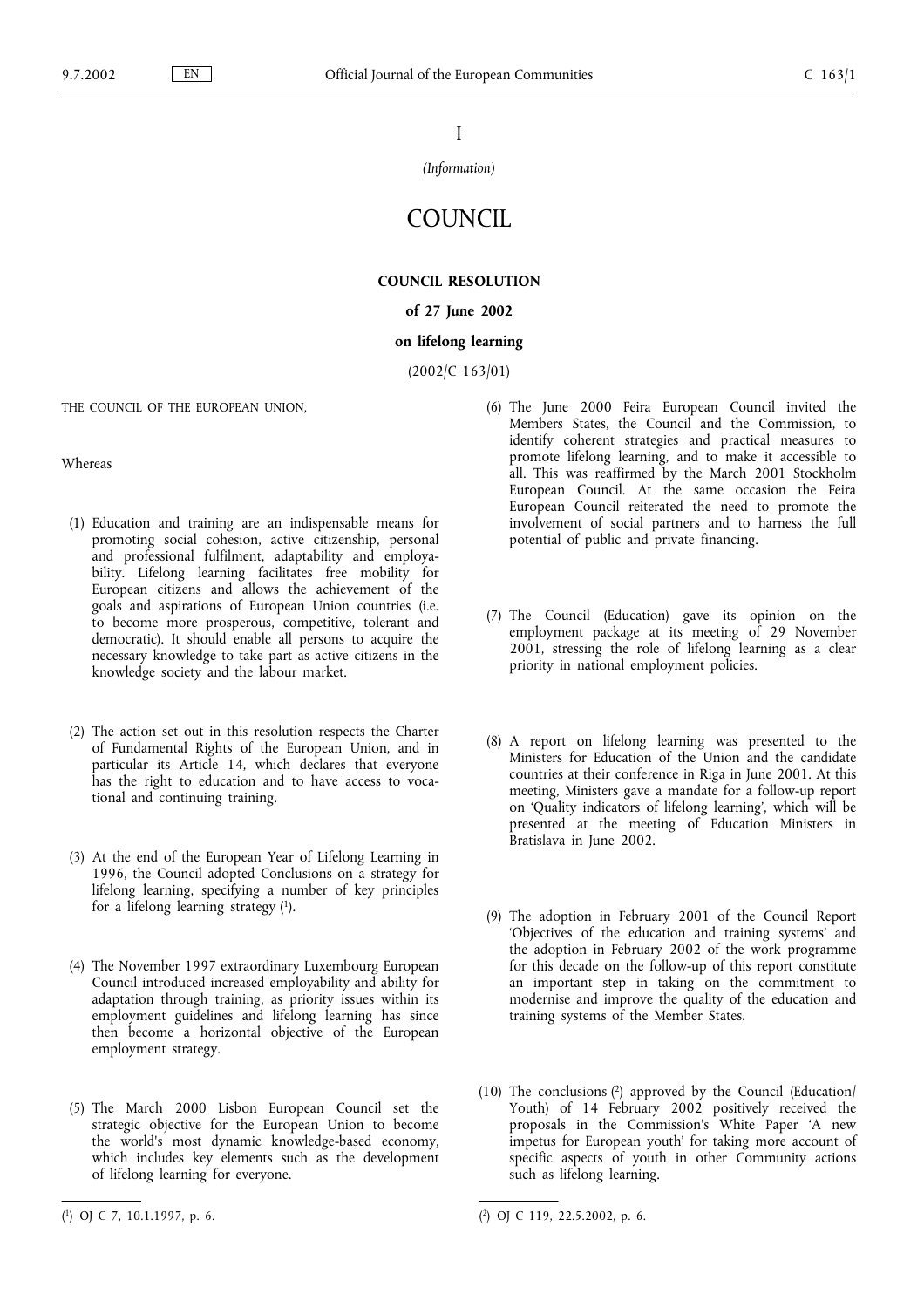(11) The March 2002 Barcelona European Council, as a result of its conviction that lifelong learning constitutes a priority domain of the Lisbon strategy, requested that a Resolution concerning lifelong learning be adopted before the Seville European Council, taking into account the European employment strategy,

NOTES that, although Europe is a point of reference in many fields, and has the proven ability to convert ideas into innovative products and services, access to lifelong learning is still not a reality for many citizens.

STRESSES that lifelong learning must cover learning from the pre-school age to that of post-retirement, including the entire spectrum of formal, non-formal and informal learning. Furthermore, lifelong learning must be understood as all learning activity undertaken throughout life, with the aim of improving knowledge, skills and competences within a personal, civic, social and/or employment-related perspective. Finally, the principles in this context should be: the individual as the subject of learning, highlightning the importance of an authentic equality of opportunities, and quality in learning.

STRESSES the importance of the contribution of the youth sector towards defining global and coherent strategies on lifelong learning by highlighting the value of non-formal and informal learning in the youth field and by defining the priorities for lifelong learning in this context.

WELCOMES the Commission's Communication of November 2001 entitled 'Making a European area of lifelong learning a reality', which is based on the Memorandum of lifelong learning of November 2000 and the feedback from the wide consultation throughout Europe on this document. Furthermore, welcomes the fact that this Communication established lifelong learning as one of the guiding principles for education and training, and recognises the relevance of the building blocks for lifelong learning strategies and the priorities for action identified in the Communication.

### REAFFIRMS:

- 1. that convergence of the Commission's Communication entitled 'Making a European area of lifelong learning a reality' with the work programme on the follow-up of the objectives of the education and training systems is to be promoted, in order to achieve a comprehensive and coherent strategy for education and training;
- 2. that lifelong learning should be enhanced by the actions and policies developed within the framework of the European employment strategy, the action plan for skills and mobility, the Socrates, Leonardo da Vinci and Youth Community programmes, the e-Learning initiative, and in the research and innovation actions, among others.
- ACKNOWLEDGES that priority should be given to the following:
- providing access to lifelong learning opportunities for all, regardless of age, including specific actions aimed at the most disadvantaged persons, those not participating in education and training, as well as migrants, as a means of facilitating their social integration,
- providing opportunities to acquire and/or update basic skills, including the new basic skills, such as IT skills, foreign languages, technological culture, entrepreneurship and social skills,
- the training, recruitment and updating of teachers and trainers for the development of lifelong learning,
- the effective validation and recognition of formal qualifications as well as non-formal and informal learning, across countries and educational sectors through increased transparency and better quality assurance,
- the high quality and broad accessibility of target group specific information, guidance and counselling concerning lifelong learning opportunities and their benefits,
- encouraging the representation of relevant sectors, including the youth sector, in existing or future networks and structures, working in this area;

INVITES THE MEMBER STATES WITHIN THE FRAMEWORK OF THEIR RESPONSIBILITIES:

- 1. to develop and implement comprehensive and coherent strategies reflecting the principles and building blocks identified in the Commission's Communication and involving all relevant players, in particular the social partners, civil society, local and regional authorities;
- 2. in conjunction with the European employment strategy, to mobilise the resources for such strategies and to promote lifelong learning for all, by:
	- setting targets for an increase in investment in human resources, including lifelong learning, and optimising use of available resources,
	- developing initiatives to stimulate private investment in learning,